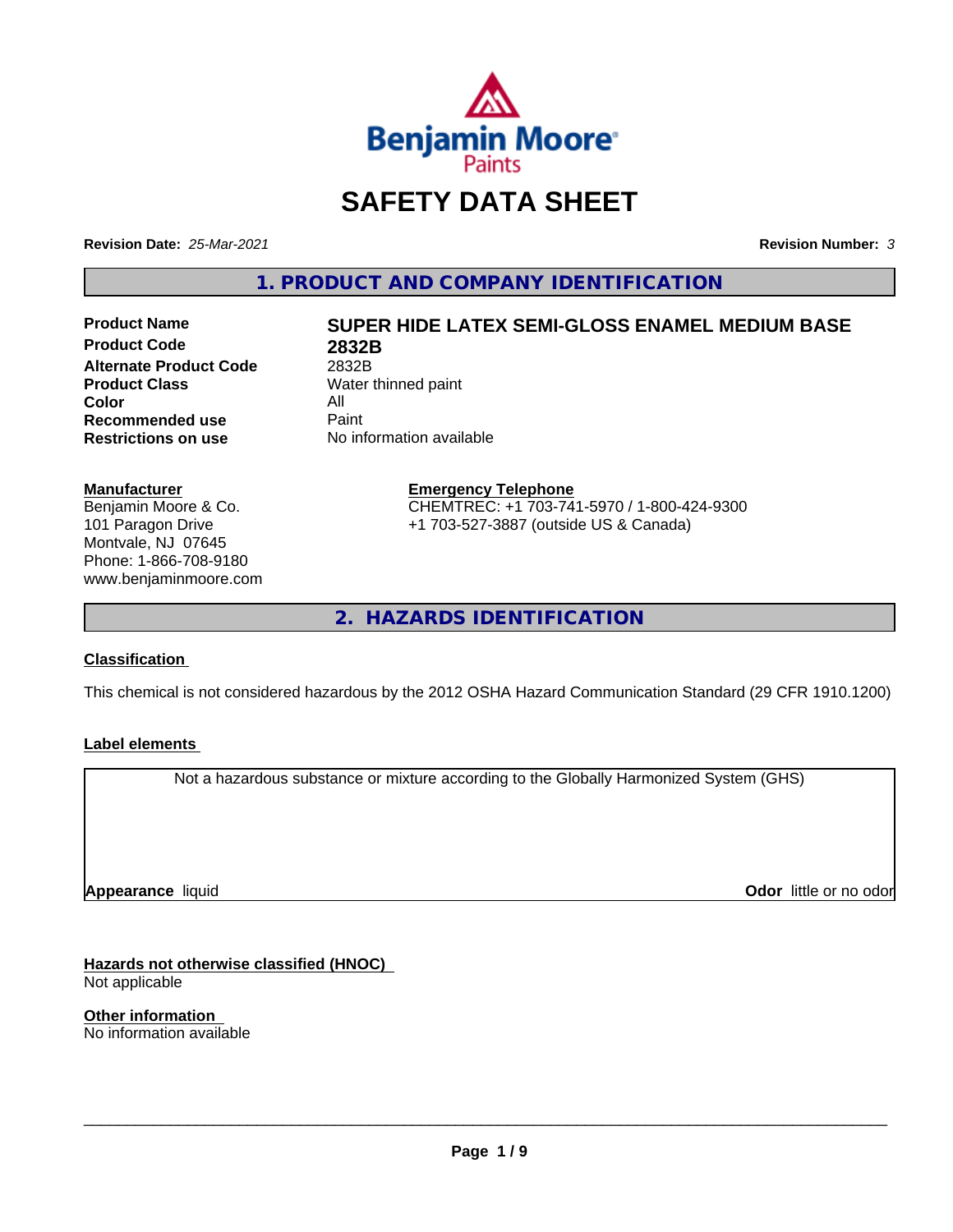**WARNING:** This product contains isothiazolinone compounds at levels of <0.1%. These substances are biocides commonly found in most paints and a variety of personal care products as a preservative. Certain individuals may be sensitive or allergic to these substances, even at low levels.

\_\_\_\_\_\_\_\_\_\_\_\_\_\_\_\_\_\_\_\_\_\_\_\_\_\_\_\_\_\_\_\_\_\_\_\_\_\_\_\_\_\_\_\_\_\_\_\_\_\_\_\_\_\_\_\_\_\_\_\_\_\_\_\_\_\_\_\_\_\_\_\_\_\_\_\_\_\_\_\_\_\_\_\_\_\_\_\_\_\_\_\_\_

## **3. COMPOSITION INFORMATION ON COMPONENTS**

| <b>Chemical name</b> | <b>CAS No.</b> | Weight-%  |
|----------------------|----------------|-----------|
| Titanium dioxide     | 13463-67-7     | 10<br>. . |
| Propylene glycol     | 57-55-6        |           |
| Kaolin               | 1332-58-.<br>- | . .       |

|                                                  | 4. FIRST AID MEASURES                                                                                    |
|--------------------------------------------------|----------------------------------------------------------------------------------------------------------|
| <b>General Advice</b>                            | No hazards which require special first aid measures.                                                     |
| <b>Eye Contact</b>                               | Rinse thoroughly with plenty of water for at least 15 minutes and consult a<br>physician.                |
| <b>Skin Contact</b>                              | Wash off immediately with soap and plenty of water while removing all<br>contaminated clothes and shoes. |
| <b>Inhalation</b>                                | Move to fresh air. If symptoms persist, call a physician.                                                |
| Ingestion                                        | Clean mouth with water and afterwards drink plenty of water. Consult a physician<br>if necessary.        |
| <b>Most Important</b><br><b>Symptoms/Effects</b> | None known.                                                                                              |
| <b>Notes To Physician</b>                        | Treat symptomatically.                                                                                   |
|                                                  |                                                                                                          |

**5. FIRE-FIGHTING MEASURES**

| <b>Suitable Extinguishing Media</b>                                              | Use extinguishing measures that are appropriate to local<br>circumstances and the surrounding environment.                                   |
|----------------------------------------------------------------------------------|----------------------------------------------------------------------------------------------------------------------------------------------|
| Protective equipment and precautions for firefighters                            | As in any fire, wear self-contained breathing apparatus<br>pressure-demand, MSHA/NIOSH (approved or equivalent)<br>and full protective gear. |
| <b>Specific Hazards Arising From The Chemical</b>                                | Closed containers may rupture if exposed to fire or<br>extreme heat.                                                                         |
| Sensitivity to mechanical impact                                                 | No                                                                                                                                           |
| Sensitivity to static discharge                                                  | No.                                                                                                                                          |
| <b>Flash Point Data</b><br>Flash point (°F)<br>Flash Point (°C)<br><b>Method</b> | Not applicable<br>Not applicable<br>Not applicable                                                                                           |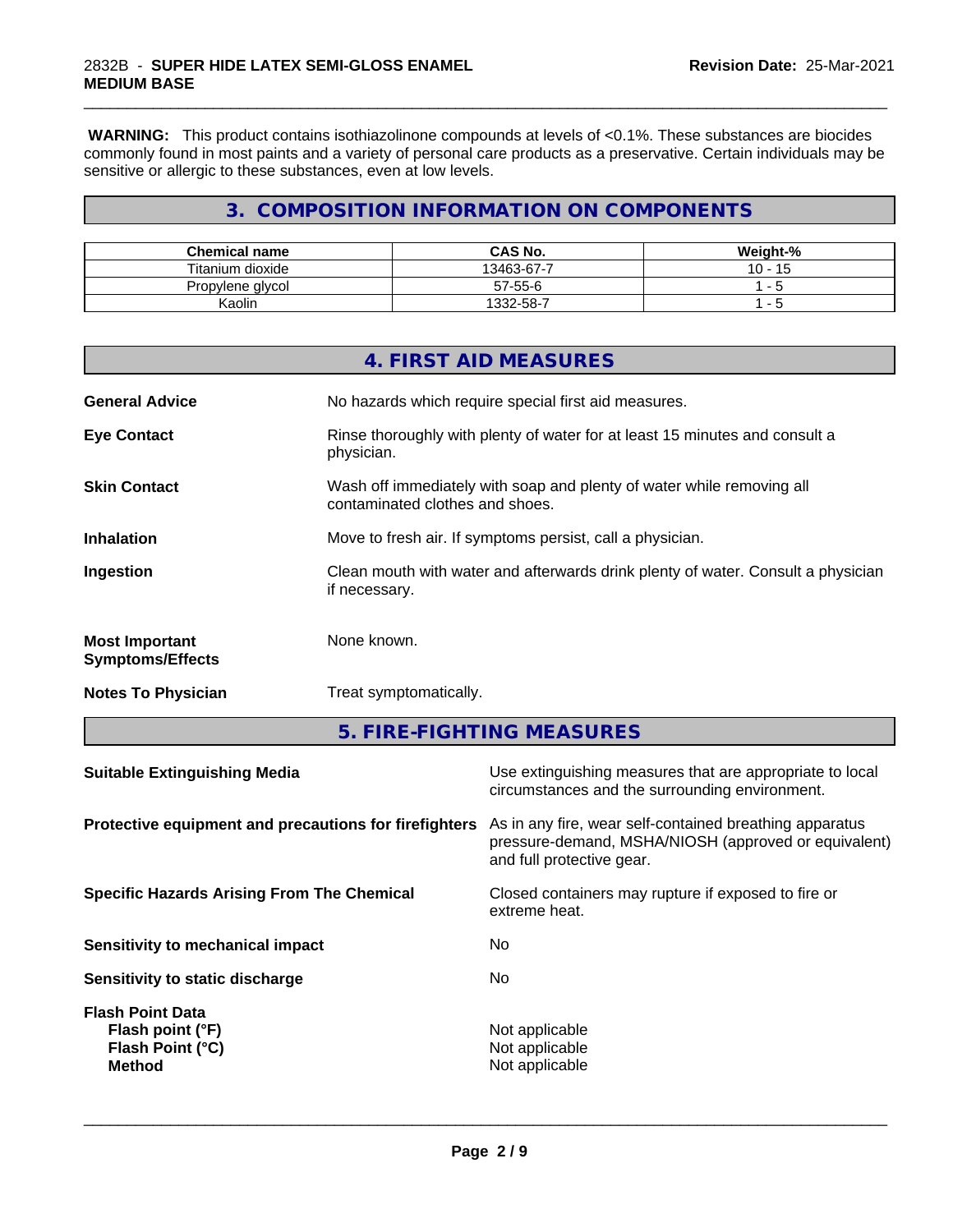#### **Flammability Limits In Air**

**Lower flammability limit:** Not applicable **Upper flammability limit:** Not applicable

\_\_\_\_\_\_\_\_\_\_\_\_\_\_\_\_\_\_\_\_\_\_\_\_\_\_\_\_\_\_\_\_\_\_\_\_\_\_\_\_\_\_\_\_\_\_\_\_\_\_\_\_\_\_\_\_\_\_\_\_\_\_\_\_\_\_\_\_\_\_\_\_\_\_\_\_\_\_\_\_\_\_\_\_\_\_\_\_\_\_\_\_\_

**NFPA Health:** 1 **Flammability:** 0 **Instability:** 0 **Special:** Not Applicable

#### **NFPA Legend**

- 0 Not Hazardous
- 1 Slightly
- 2 Moderate
- 3 High
- 4 Severe

*The ratings assigned are only suggested ratings, the contractor/employer has ultimate responsibilities for NFPA ratings where this system is used.*

*Additional information regarding the NFPA rating system is available from the National Fire Protection Agency (NFPA) at www.nfpa.org.*

## **6. ACCIDENTAL RELEASE MEASURES**

| <b>Personal Precautions</b>                                                                                                            | Avoid contact with skin, eyes and clothing. Ensure adequate ventilation.                                                                                                         |  |  |
|----------------------------------------------------------------------------------------------------------------------------------------|----------------------------------------------------------------------------------------------------------------------------------------------------------------------------------|--|--|
| <b>Other Information</b>                                                                                                               | Prevent further leakage or spillage if safe to do so.                                                                                                                            |  |  |
| <b>Environmental precautions</b>                                                                                                       | See Section 12 for additional Ecological Information.                                                                                                                            |  |  |
| Soak up with inert absorbent material. Sweep up and shovel into suitable<br><b>Methods for Cleaning Up</b><br>containers for disposal. |                                                                                                                                                                                  |  |  |
|                                                                                                                                        | 7. HANDLING AND STORAGE                                                                                                                                                          |  |  |
| <b>Handling</b>                                                                                                                        | Avoid contact with skin, eyes and clothing. Avoid breathing vapors, spray mists or<br>sanding dust. In case of insufficient ventilation, wear suitable respiratory<br>equipment. |  |  |
| <b>Storage</b>                                                                                                                         | Keep container tightly closed. Keep out of the reach of children.                                                                                                                |  |  |
| <b>Incompatible Materials</b>                                                                                                          | No information available                                                                                                                                                         |  |  |
|                                                                                                                                        |                                                                                                                                                                                  |  |  |

**8. EXPOSURE CONTROLS/PERSONAL PROTECTION**

#### **Exposure Limits**

| <b>Chemical name</b> | <b>ACGIH TLV</b>                           | <b>OSHA PEL</b>            |
|----------------------|--------------------------------------------|----------------------------|
| Titanium dioxide     | TWA: $10 \text{ ma/m}^3$                   | 15 mg/m $3$ - TWA          |
| Kaolin               | TWA: 2 $mg/m3$ particulate matter          | 15 mg/m <sup>3</sup> - TWA |
|                      | containing no asbestos and <1%             | 5 mg/m <sup>3</sup> - TWA  |
|                      | crystalline silica, respirable particulate |                            |
|                      | matter                                     |                            |

#### **Legend**

ACGIH - American Conference of Governmental Industrial Hygienists Exposure Limits

OSHA - Occupational Safety & Health Administration Exposure Limits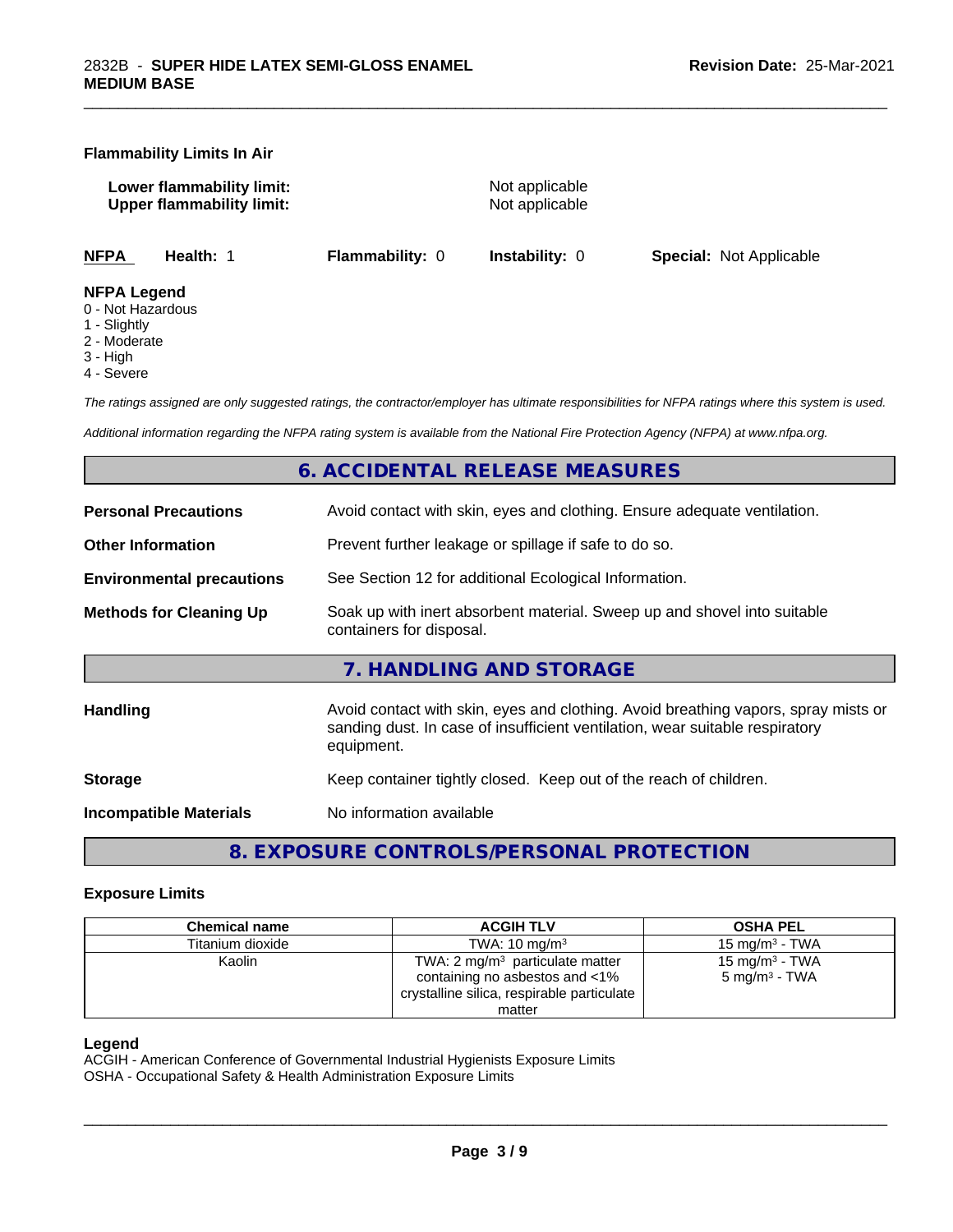N/E - Not Established

| <b>Engineering Measures</b><br>Ensure adequate ventilation, especially in confined areas. |                                                                                                                                     |  |
|-------------------------------------------------------------------------------------------|-------------------------------------------------------------------------------------------------------------------------------------|--|
| <b>Personal Protective Equipment</b>                                                      |                                                                                                                                     |  |
| <b>Eye/Face Protection</b>                                                                | Safety glasses with side-shields.                                                                                                   |  |
| <b>Skin Protection</b>                                                                    | Protective gloves and impervious clothing.                                                                                          |  |
| <b>Respiratory Protection</b>                                                             | In case of insufficient ventilation wear suitable respiratory equipment.                                                            |  |
| <b>Hygiene Measures</b>                                                                   | Avoid contact with skin, eyes and clothing. Remove and wash contaminated<br>clothing before re-use. Wash thoroughly after handling. |  |

\_\_\_\_\_\_\_\_\_\_\_\_\_\_\_\_\_\_\_\_\_\_\_\_\_\_\_\_\_\_\_\_\_\_\_\_\_\_\_\_\_\_\_\_\_\_\_\_\_\_\_\_\_\_\_\_\_\_\_\_\_\_\_\_\_\_\_\_\_\_\_\_\_\_\_\_\_\_\_\_\_\_\_\_\_\_\_\_\_\_\_\_\_

## **9. PHYSICAL AND CHEMICAL PROPERTIES**

| Appearance                           | liquid                   |
|--------------------------------------|--------------------------|
| Odor                                 | little or no odor        |
| <b>Odor Threshold</b>                | No information available |
| Density (Ibs/gal)                    | $9.5 - 9.9$              |
| <b>Specific Gravity</b>              | $1.13 - 1.19$            |
| рH                                   | No information available |
| <b>Viscosity (cps)</b>               | No information available |
| Solubility(ies)                      | No information available |
| <b>Water solubility</b>              | No information available |
| <b>Evaporation Rate</b>              | No information available |
| Vapor pressure                       | No information available |
| <b>Vapor density</b>                 | No information available |
| Wt. % Solids                         | $35 - 45$                |
| Vol. % Solids                        | $25 - 35$                |
| Wt. % Volatiles                      | $55 - 65$                |
| Vol. % Volatiles                     | $65 - 75$                |
| <b>VOC Regulatory Limit (g/L)</b>    | < 150                    |
| <b>Boiling Point (°F)</b>            | 212                      |
| <b>Boiling Point (°C)</b>            | 100                      |
| Freezing point (°F)                  | 32                       |
| <b>Freezing Point (°C)</b>           | 0                        |
| Flash point (°F)                     | Not applicable           |
| Flash Point (°C)                     | Not applicable           |
| <b>Method</b>                        | Not applicable           |
| Flammability (solid, gas)            | Not applicable           |
| <b>Upper flammability limit:</b>     | Not applicable           |
| Lower flammability limit:            | Not applicable           |
| <b>Autoignition Temperature (°F)</b> | No information available |
| <b>Autoignition Temperature (°C)</b> | No information available |
| Decomposition Temperature (°F)       | No information available |
| Decomposition Temperature (°C)       | No information available |
| <b>Partition coefficient</b>         | No information available |

## **10. STABILITY AND REACTIVITY**

**Reactivity Not Applicable** Not Applicable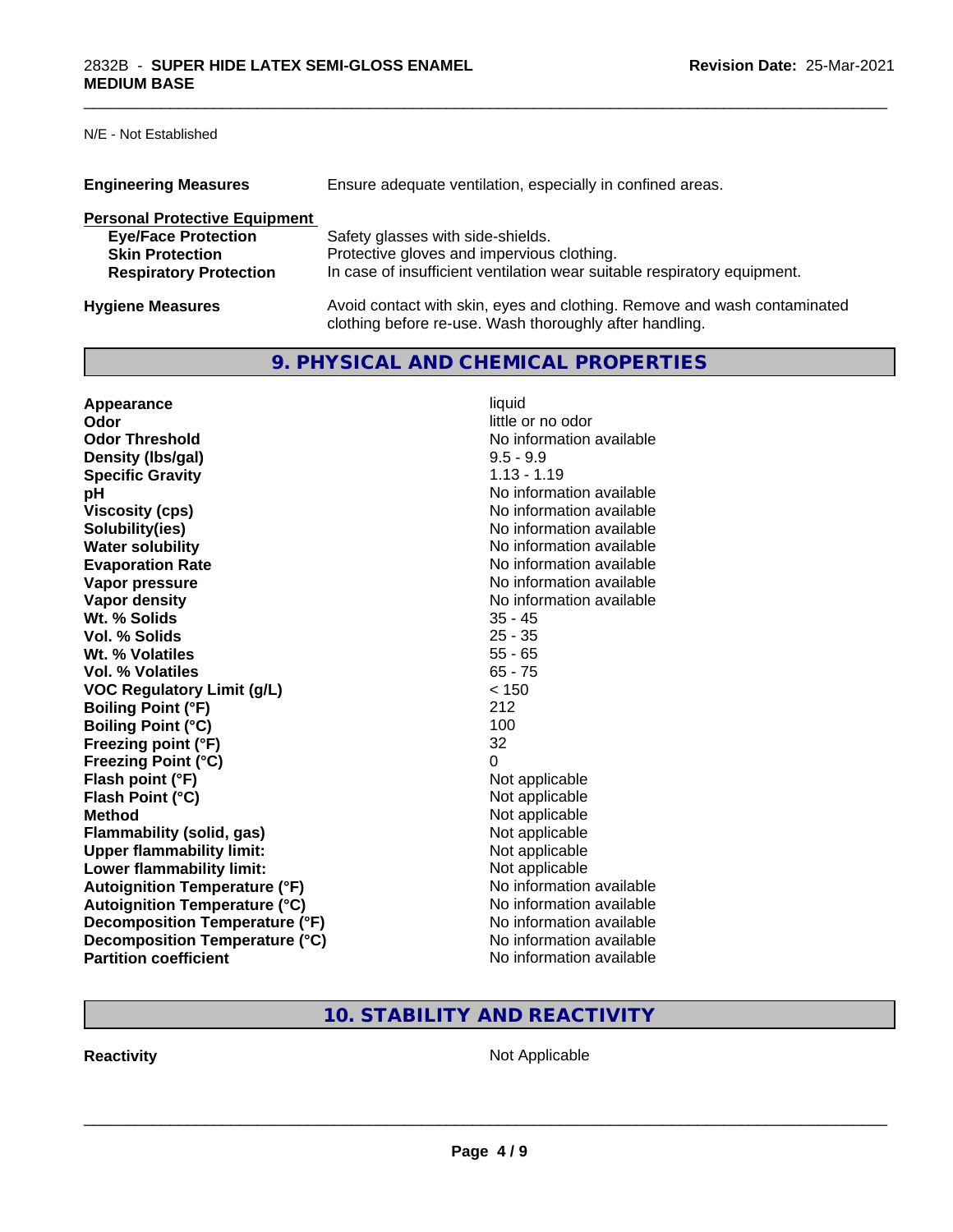| Stable under normal conditions.          |
|------------------------------------------|
| Prevent from freezing.                   |
| No materials to be especially mentioned. |
| None under normal use.                   |
| None under normal conditions of use.     |
|                                          |

## **11. TOXICOLOGICAL INFORMATION**

\_\_\_\_\_\_\_\_\_\_\_\_\_\_\_\_\_\_\_\_\_\_\_\_\_\_\_\_\_\_\_\_\_\_\_\_\_\_\_\_\_\_\_\_\_\_\_\_\_\_\_\_\_\_\_\_\_\_\_\_\_\_\_\_\_\_\_\_\_\_\_\_\_\_\_\_\_\_\_\_\_\_\_\_\_\_\_\_\_\_\_\_\_

| <b>Product Information</b>               |                                                                                                                 |
|------------------------------------------|-----------------------------------------------------------------------------------------------------------------|
| Information on likely routes of exposure |                                                                                                                 |
| <b>Principal Routes of Exposure</b>      | Eye contact, skin contact and inhalation.                                                                       |
| <b>Acute Toxicity</b>                    |                                                                                                                 |
| <b>Product Information</b>               | No information available                                                                                        |
|                                          | Symptoms related to the physical, chemical and toxicological characteristics                                    |
| <b>Symptoms</b>                          | No information available                                                                                        |
|                                          | Delayed and immediate effects as well as chronic effects from short and long-term exposure                      |
| Eye contact                              | May cause slight irritation.                                                                                    |
| <b>Skin contact</b>                      | Substance may cause slight skin irritation. Prolonged or repeated contact may dry<br>skin and cause irritation. |
| <b>Inhalation</b>                        | May cause irritation of respiratory tract.                                                                      |
| Ingestion                                | Ingestion may cause gastrointestinal irritation, nausea, vomiting and diarrhea.                                 |
| <b>Sensitization</b>                     | No information available                                                                                        |
| <b>Neurological Effects</b>              | No information available.                                                                                       |
| <b>Mutagenic Effects</b>                 | No information available.                                                                                       |
| <b>Reproductive Effects</b>              | No information available.                                                                                       |
| <b>Developmental Effects</b>             | No information available.                                                                                       |
| <b>Target organ effects</b>              | No information available.                                                                                       |
| <b>STOT - single exposure</b>            | No information available.                                                                                       |
| <b>STOT - repeated exposure</b>          | No information available.                                                                                       |
| Other adverse effects                    | No information available.                                                                                       |
| <b>Aspiration Hazard</b>                 | No information available                                                                                        |
|                                          |                                                                                                                 |

#### **Numerical measures of toxicity**

## **The following values are calculated based on chapter 3.1 of the GHS document**

| ATEmix (oral)          | 84655 mg/kg  |
|------------------------|--------------|
| <b>ATEmix (dermal)</b> | 146907 mg/kg |

## **Component Information**

| `homical<br>Chemical name | LD50<br>⊃ra⊩         | DEC<br>Dermal<br>-500 | າ LC50<br><b>Inhalation</b> |
|---------------------------|----------------------|-----------------------|-----------------------------|
| ⊺ıtanıum<br>ı dıoxıde     | 0000<br>Rat<br>ma/ka |                       |                             |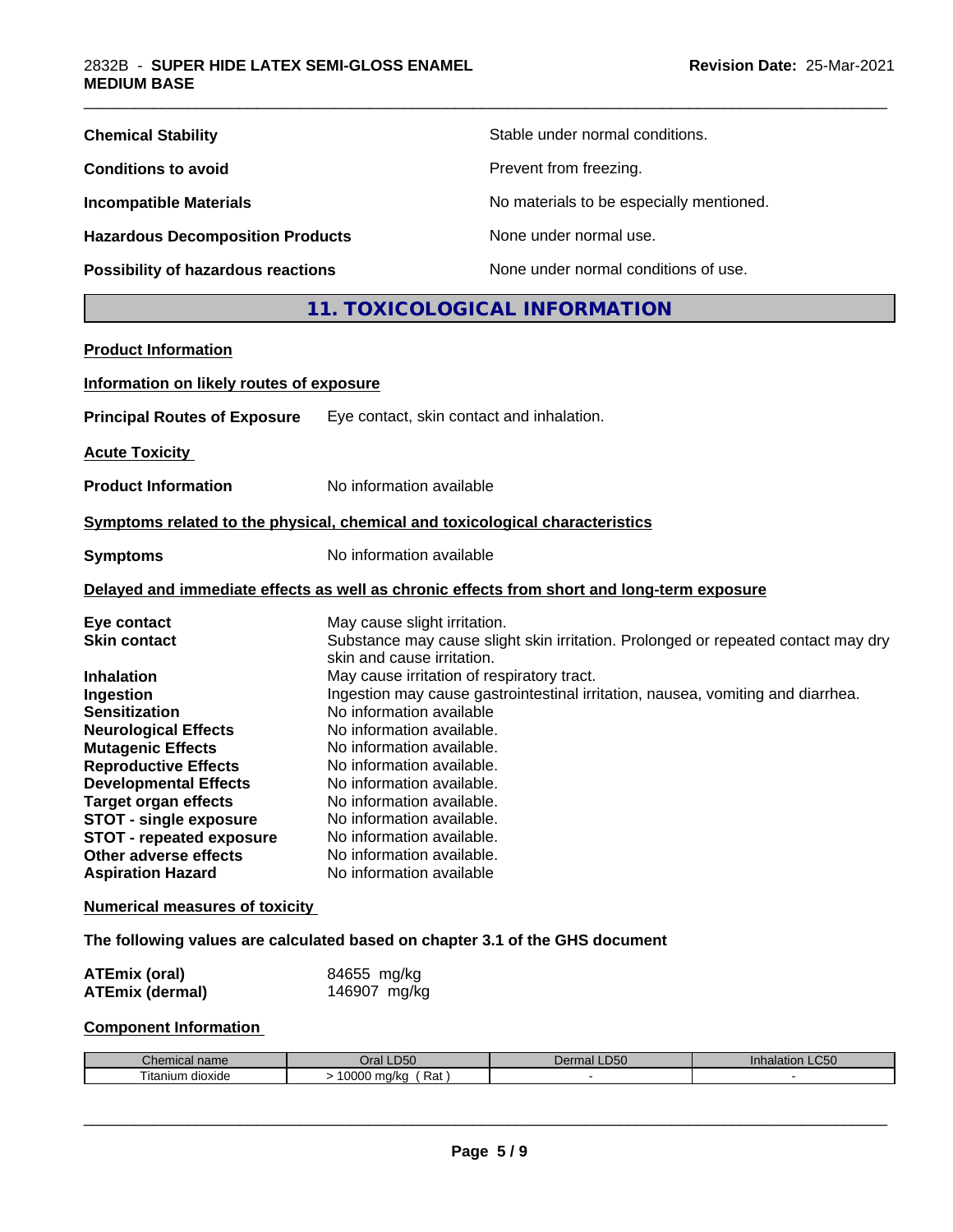| 13463-67-7                    |                      |                        |  |
|-------------------------------|----------------------|------------------------|--|
| Propylene glycol<br>$57-55-6$ | $= 20$ g/kg (Rat)    | = 20800 mg/kg (Rabbit) |  |
| Kaolin<br>1332-58-7           | $>$ 5000 mg/kg (Rat) | > 5000 mg/kg (Rat)     |  |

\_\_\_\_\_\_\_\_\_\_\_\_\_\_\_\_\_\_\_\_\_\_\_\_\_\_\_\_\_\_\_\_\_\_\_\_\_\_\_\_\_\_\_\_\_\_\_\_\_\_\_\_\_\_\_\_\_\_\_\_\_\_\_\_\_\_\_\_\_\_\_\_\_\_\_\_\_\_\_\_\_\_\_\_\_\_\_\_\_\_\_\_\_

#### **Chronic Toxicity**

#### **Carcinogenicity**

*The information below indicateswhether each agency has listed any ingredient as a carcinogen:.*

| <b>Chemical</b><br>name                                                                                                                         | <b>IARC</b>                    | <b>NTP</b> | <b>OSHA</b> |
|-------------------------------------------------------------------------------------------------------------------------------------------------|--------------------------------|------------|-------------|
|                                                                                                                                                 | .<br>2B<br>Possible<br>Human - |            | Listed      |
| <b>The Contract of the Contract of the Contract of the Contract of the Contract of the Contract of the Contract o</b><br>n dioxide<br>l itanıum | Carcinoɑen                     |            |             |

• Although IARC has classified titanium dioxide as possibly carcinogenic to humans (2B), their summary concludes: "No significant exposure to titanium dioxide is thought to occur during the use of products in which titanium dioxide is bound to other materials, such as paint."

#### **Legend**

IARC - International Agency for Research on Cancer NTP - National Toxicity Program OSHA - Occupational Safety & Health Administration

**12. ECOLOGICAL INFORMATION**

#### **Ecotoxicity Effects**

The environmental impact of this product has not been fully investigated.

#### **Product Information**

#### **Acute Toxicity to Fish**

No information available

#### **Acute Toxicity to Aquatic Invertebrates**

No information available

#### **Acute Toxicity to Aquatic Plants**

No information available

#### **Persistence / Degradability**

No information available.

#### **Bioaccumulation**

There is no data for this product.

#### **Mobility in Environmental Media**

No information available.

#### **Ozone**

No information available

#### **Component Information**

#### **Acute Toxicity to Fish**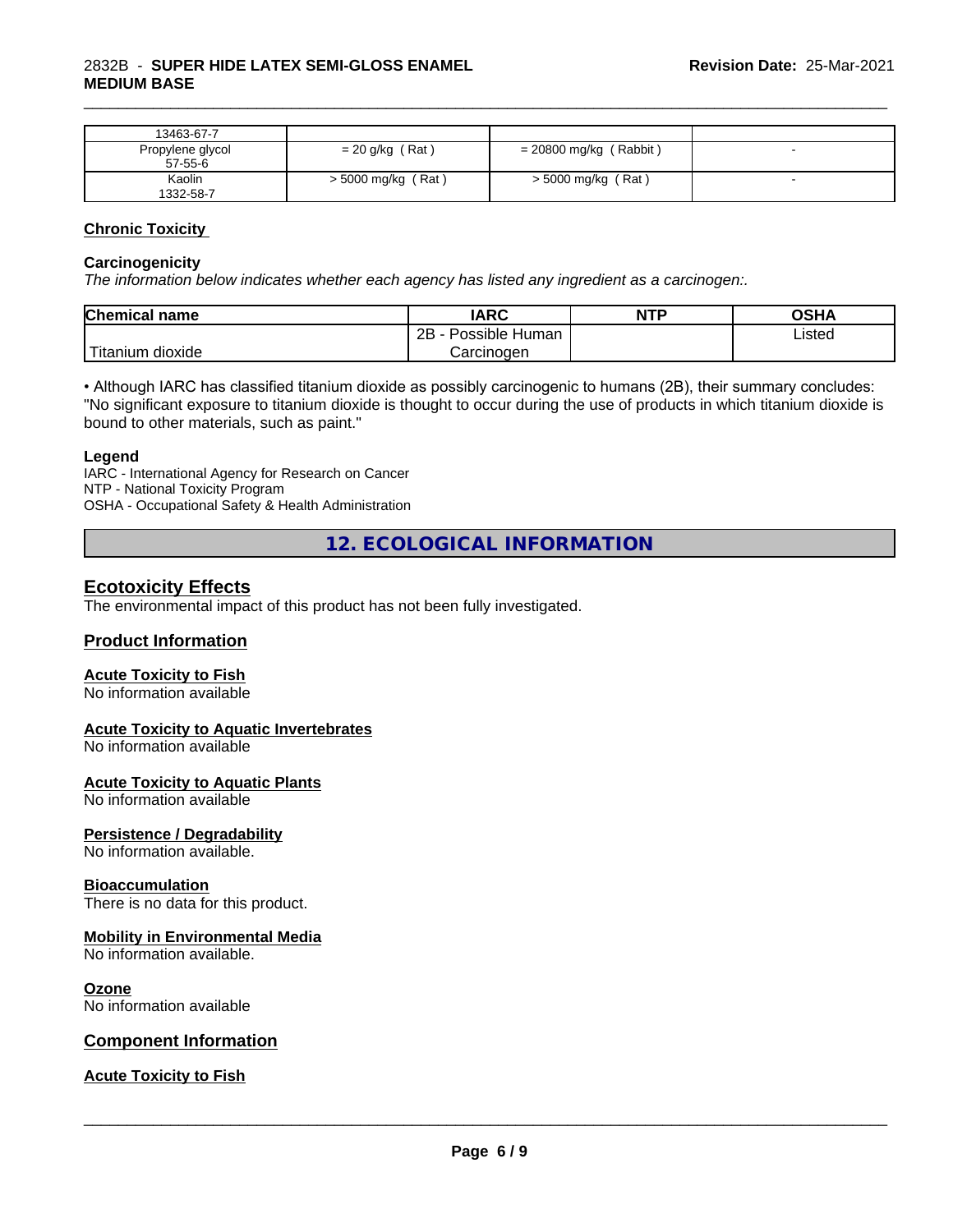Titanium dioxide  $LC50:$  > 1000 mg/L (Fathead Minnow - 96 hr.) Propylene glycol LC50: 710 mg/L (Fathead Minnow - 96 hr.)

#### **Acute Toxicity to Aquatic Invertebrates**

Propylene glycol EC50: > 10000 mg/L (Daphnia magna - 24 hr.)

#### **Acute Toxicity to Aquatic Plants**

No information available

| <u>I3. DISPOSAL CONSIDERATIONS</u> |  |
|------------------------------------|--|
|                                    |  |

**13. DISPOSAL CONSIDERATIONS**

\_\_\_\_\_\_\_\_\_\_\_\_\_\_\_\_\_\_\_\_\_\_\_\_\_\_\_\_\_\_\_\_\_\_\_\_\_\_\_\_\_\_\_\_\_\_\_\_\_\_\_\_\_\_\_\_\_\_\_\_\_\_\_\_\_\_\_\_\_\_\_\_\_\_\_\_\_\_\_\_\_\_\_\_\_\_\_\_\_\_\_\_\_

| <b>Waste Disposal Method</b> | Dispose of in accordance with federal, state, and local regulations. Local<br>requirements may vary, consult your sanitation department or state-designated<br>environmental protection agency for more disposal options. |  |  |
|------------------------------|---------------------------------------------------------------------------------------------------------------------------------------------------------------------------------------------------------------------------|--|--|
|                              | <b>14. TRANSPORT INFORMATION</b>                                                                                                                                                                                          |  |  |
| <b>DOT</b>                   | Not regulated                                                                                                                                                                                                             |  |  |
| <b>ICAO / IATA</b>           | Not regulated                                                                                                                                                                                                             |  |  |
| <b>IMDG / IMO</b>            | Not regulated                                                                                                                                                                                                             |  |  |
|                              | 15. REGULATORY INFORMATION                                                                                                                                                                                                |  |  |

#### **International Inventories**

| <b>TSCA: United States</b> | Yes - All components are listed or exempt. |
|----------------------------|--------------------------------------------|
| DSL: Canada                | Yes - All components are listed or exempt. |

#### **Federal Regulations**

#### **SARA 311/312 hazardous categorization**

| Acute health hazard               | Nο |  |
|-----------------------------------|----|--|
| Chronic Health Hazard             | N٥ |  |
| Fire hazard                       | N٥ |  |
| Sudden release of pressure hazard | Nο |  |
| Reactive Hazard                   | N٥ |  |

#### **SARA 313**

Section 313 of Title III of the Superfund Amendments and Reauthorization Act of 1986 (SARA). This product contains a chemical or chemicals which are subject to the reporting requirements of the Act and Title 40 of the Code of Federal Regulations, Part 372: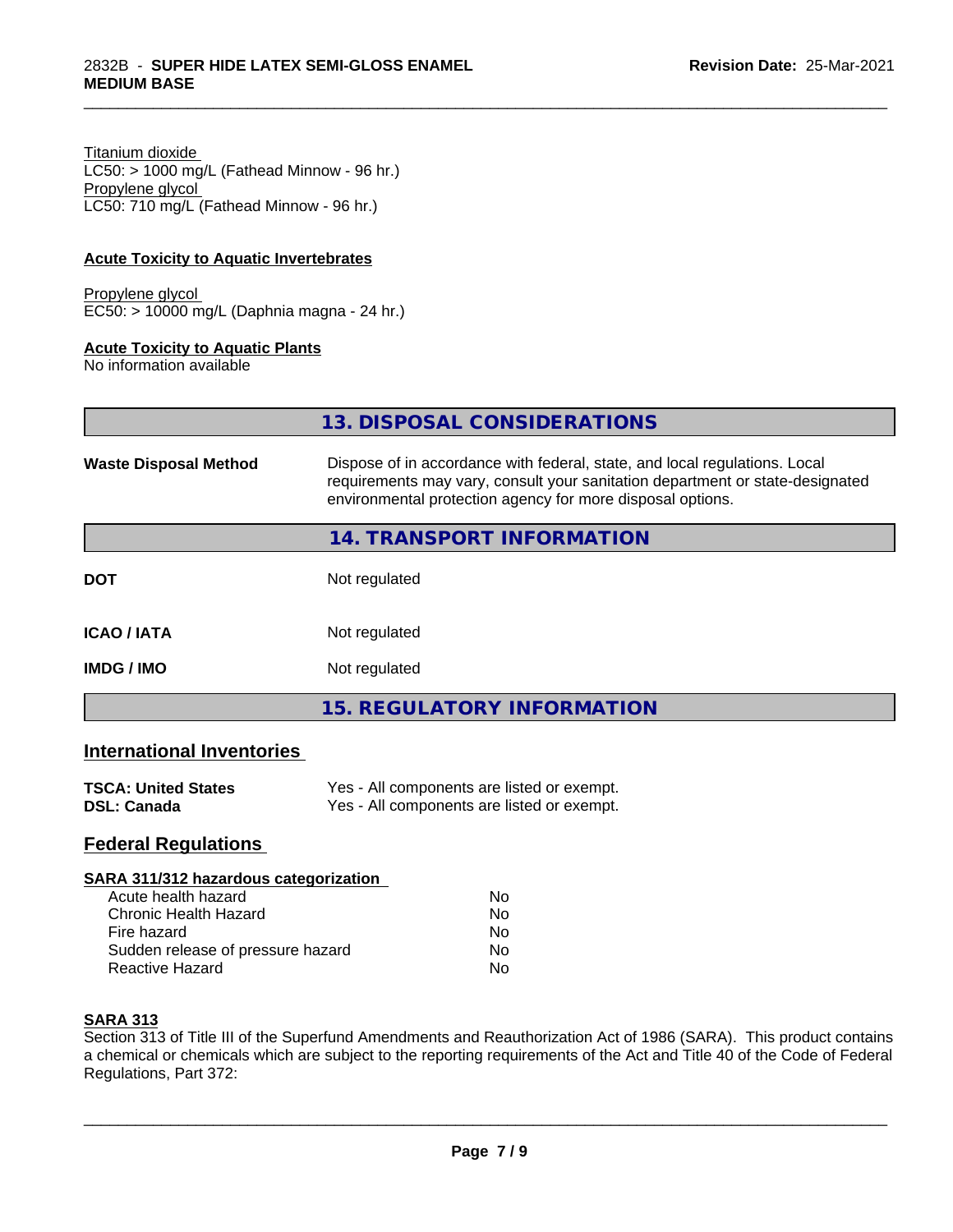*None*

#### **Clean Air Act,Section 112 Hazardous Air Pollutants (HAPs) (see 40 CFR 61)**

This product contains the following HAPs:

*None*

## **US State Regulations**

#### **California Proposition 65**

**AN** WARNING: Cancer and Reproductive Harm– www.P65warnings.ca.gov

#### **State Right-to-Know**

| <b>Chemical name</b> | <b>Massachusetts</b> | <b>New Jersey</b> | Pennsylvania |
|----------------------|----------------------|-------------------|--------------|
| Titanium dioxide     |                      |                   |              |
| Propylene glycol     |                      |                   |              |
| Kaolir               |                      |                   |              |

\_\_\_\_\_\_\_\_\_\_\_\_\_\_\_\_\_\_\_\_\_\_\_\_\_\_\_\_\_\_\_\_\_\_\_\_\_\_\_\_\_\_\_\_\_\_\_\_\_\_\_\_\_\_\_\_\_\_\_\_\_\_\_\_\_\_\_\_\_\_\_\_\_\_\_\_\_\_\_\_\_\_\_\_\_\_\_\_\_\_\_\_\_

#### **Legend**

X - Listed

## **16. OTHER INFORMATION HMIS** - **Health:** 1 **Flammability:** 0 **Reactivity:** 0 **PPE:** - **HMIS Legend** 0 - Minimal Hazard

- 1 Slight Hazard
- 2 Moderate Hazard
- 3 Serious Hazard
- 4 Severe Hazard
- **Chronic Hazard**

X - Consult your supervisor or S.O.P. for "Special" handling instructions.

*Note: The PPE rating has intentionally been left blank. Choose appropriate PPE that will protect employees from the hazards the material will present under the actual normal conditions of use.*

*Caution: HMISÒ ratings are based on a 0-4 rating scale, with 0 representing minimal hazards or risks, and 4 representing significant hazards or risks. Although HMISÒ ratings are not required on MSDSs under 29 CFR 1910.1200, the preparer, has chosen to provide them. HMISÒ ratings are to be used only in conjunction with a fully implemented HMISÒ program by workers who have received appropriate HMISÒ training. HMISÒ is a registered trade and service mark of the NPCA. HMISÒ materials may be purchased exclusively from J. J. Keller (800) 327-6868.*

 **WARNING!** If you scrape, sand, or remove old paint, you may release lead dust. LEAD IS TOXIC. EXPOSURE TO LEAD DUST CAN CAUSE SERIOUS ILLNESS, SUCH AS BRAIN DAMAGE, ESPECIALLY IN CHILDREN. PREGNANT WOMEN SHOULD ALSO AVOID EXPOSURE.Wear a NIOSH approved respirator to control lead exposure. Clean up carefully with a HEPA vacuum and a wet mop. Before you start, find out how to protect yourself and your family by contacting the National Lead Information Hotline at 1-800-424-LEAD or log on to www.epa.gov/lead.